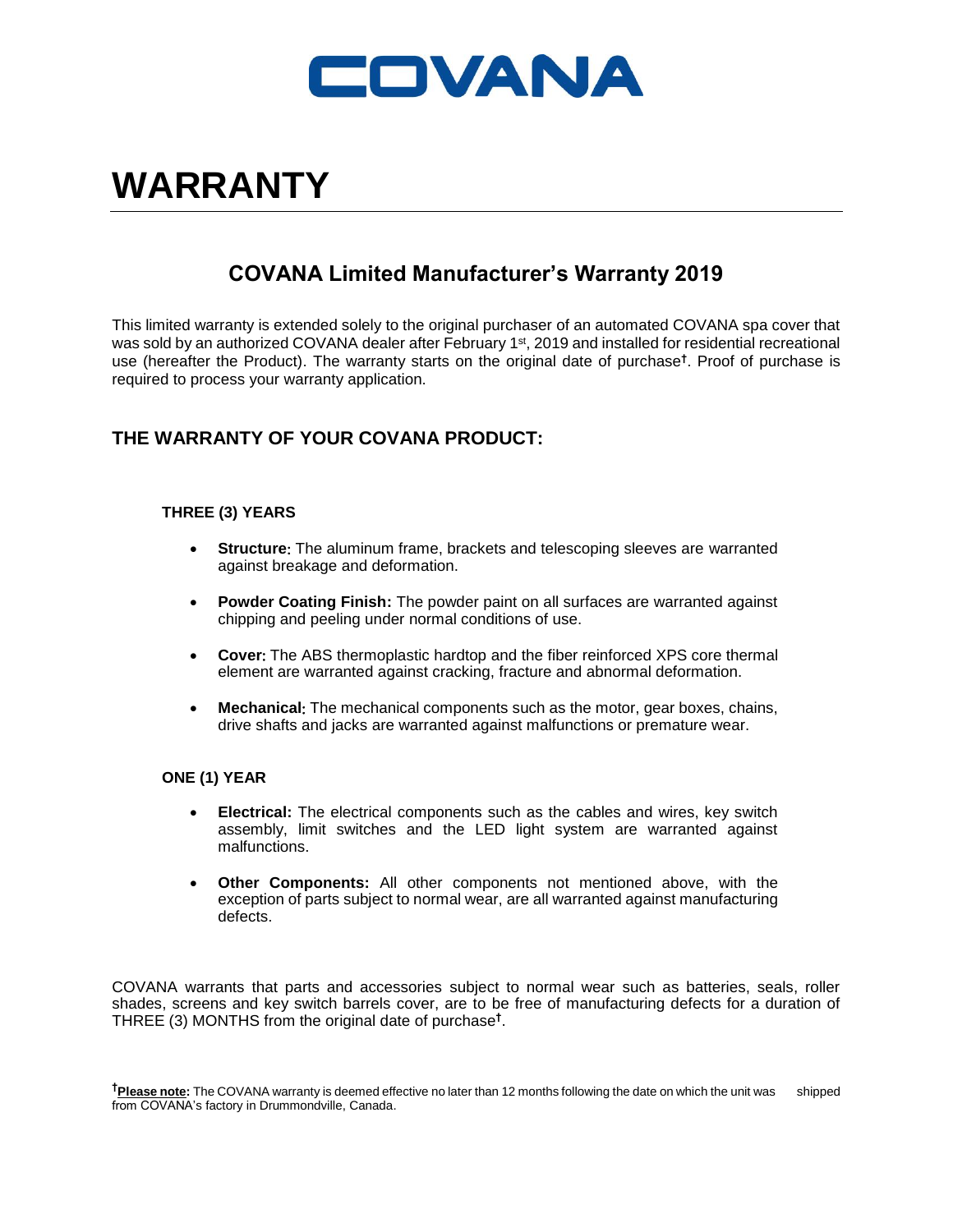

## **LIMITED WARRANTY:**

This limited warranty covers the following costs against manufacturing defects due to material and/or workmanship:

- The total cost of parts is warranted in accordance to their respective warranty coverage duration starting from the original date of purchase**†** .
- The costs of labor associated with the part replacement or repairs covered under this warranty for **ONE (1) YEAR** after the original date of purchase**†** .
- The cost of shipping parts from the COVANA factory to the COVANA authorized dealer for **THREE (3) MONTHS** after the original date of purchase**†** .

COVANA exempts itself from warranting or being found liable for any cosmetic alterations to the Product resulting from normal surface fading or weathering or the discoloration of the surface due to improper spa water chemistry or misuse of spa chemicals. COVANA will not be responsible for any damage resulting from overheating caused by covering or wrapping the Product in any types of fabric or plastic sheet or the result of convergence or reflections of sunlight on the Product. COVANA is not deemed responsible for failures caused by installations in unrecommended areas such as an enclosed excessively humid area, flood zones, corrosive environments or containing other contaminants. This limited warranty does not provide an allocation for travel expenses associated with any repairs or parts replacement.

## **PERFORMANCE**

In the event of a defect covered by this limited warranty, notify your COVANA dealer as soon as possible to obtain service, and use all reasonable means to protect the COVANA Product from further damage. Upon proof of purchase, an authorized dealer will correct the defect subject to the terms and conditions contained in this limited warranty. The COVANA Product owner is responsible for providing access to the Product in order to perform the repair.

Any replacement part will retain the remaining portion of the original warranty of the Product. Should you be unable to obtain service from your authorized dealer, please contact COVANA Customer Service by phone at 1-877-278-8010.

## **WARRANTY LIMITATIONS**

This limited warranty is voided if COVANA determines that the Product has (i) been subject to alterations, neglect, misuse, abuse, lack of maintenance or improper adjustment or installation of the equipment which are not in accordance to guidelines within the installation manual, (ii) been used with equipment that is not covered by this warranty, (iii) been installed or relocated in such a way that the problems are attributable to the installation or relocation, (iv) been placed on any support surface other than that recommended in the installation manual, (v) any damage caused by overloading Product beyond rated capacity, (vi) been subjected to commercial use (vii) failed as the result of an accident, natural disasters or other cause beyond the control of COVANA such as fire, flood, extreme winds or lightning.

Always have a licensed electrical contractor perform the installation, any electrical maintenance or repairs on the Product in order to keep this warranty valid and effective. Partial or totality of the warranty could be voided if any unauthorized accessories or upgrades are implemented to the Product. The COVANA Product owner accepts liability for repair work performed by anyone other than the authorized COVANA dealer.